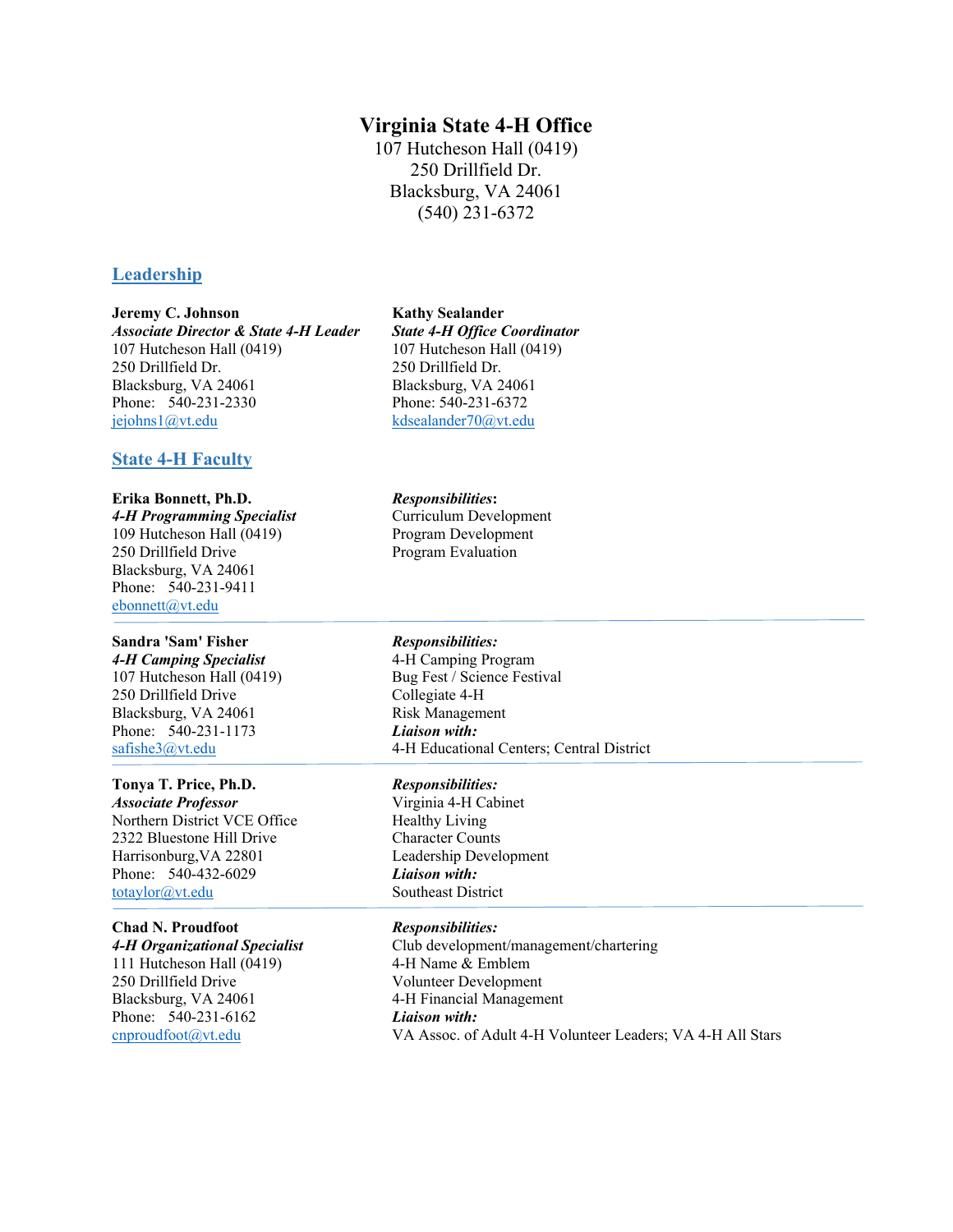**Joi Saville** *Responsibilities: 4-H Operations and Events Coordinator* State 4-H Events Coordination 109 Hutcheson Hall (0419) Volunteer Vetting/Processing<br>
250 Drillfield Drive 4-H Online 250 Drillfield Drive Blacksburg, VA 24301 Phone: 540-231-6372 *Liaison with:* [jdyer@vt.edu](mailto:jdyer@vt.edu) Southwest District

Citizenship and Leadership Development Citizenship Virginia State University Leadership Development Phone: 804-524-3084 iCongress

## **Chantel Wilson, Ph.D.** *Responsibilities:*

Virginia State University Phone: 804-524-5495 [cwilson@vsu.edu](mailto:cwilson@vsu.edu)

## **Specialty Program Personnel**

**Andy Seibel** *Responsibilities: Executive Secretary, Virginia FFA* Youth Agricultural Contests 115 Hutcheson Hall Phone: 540-231-3823 [gseibel@vt.edu](mailto:gseibel@vt.edu)

**Louetta Jones** *Responsibilities:* Phone: 804-712-8467 [lojones@vt.edu](mailto:lojones@vt.edu)

**VACANT** *Responsibilities: Health Rocks Program Coordinator* Health Rocks! Initiative Phone: 804-751-4401 [aliceo@vt.edu](mailto:aliceo@vt.edu)

**Glenda Snyder** *Responsibilities:* Phone: 540-521-9647 New 4-H Agent Training [gnsyder@vt.edu](mailto:gnsyder@vt.edu)

**Dan Swafford** *Responsibilities: 4-H Project Associate* In-School Programming [jswaffor@vt.edu](mailto:jswaffor@vt.edu) Drone programs

## **Vacant** *Responsibilities:*

Civic Engagement Programming

*Assistant Professor*<br>
4-H STEAM Specialist (Science, Technology, 1 (Science, Technology, Engineering, Agriculture, & Mathematics)

4-H Military Club Program Manager Military club coordination/management

*4-H Extension Associate* International programs, 4-H Day at the Capitol, Character Counts

*Liaison with:* VA 4-H All Stars; Northern District

**Lynn Wheeless** *Responsibilities: 4-H Shooting Education Coordinator* State Shooting Education Program Phone: 757-778-1078 [lynnwheeless1@vt.edu](mailto:lynnwheeless1@vt.edu)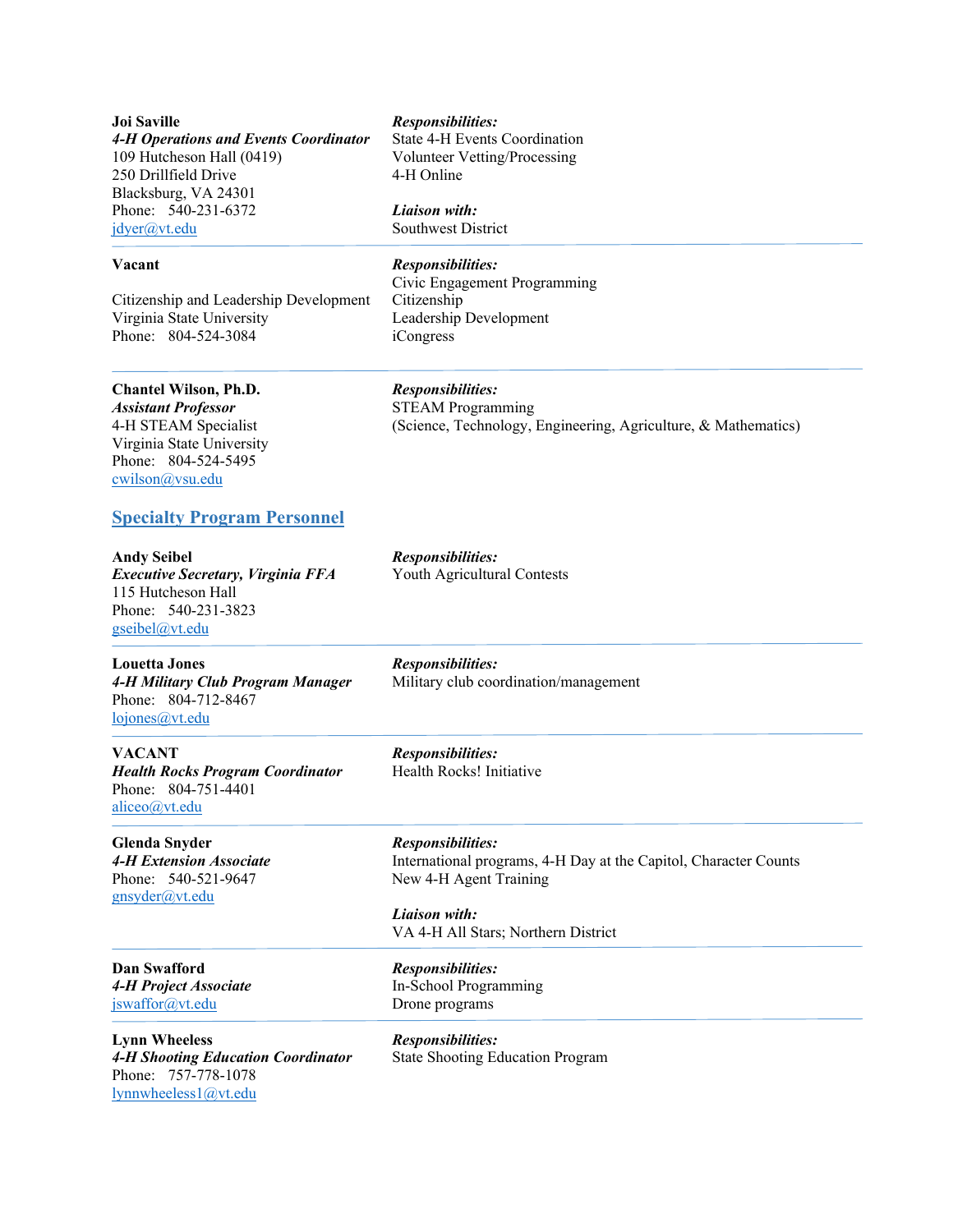# **4-H Educational Centers**

*Airfield 4-H Educational Center Northern Virginia 4-H Educational Center* **Eric Fly Vacant Vacant Katie Tennant** *Interim Center Director Program Director Center Director Program Director*

15189 Airfield Dr. 600 4-H Center Dr. Phone: 757-899-4901 Phone: 540-635-7171

Phone: 434-248-5444

Phone: 757-253-4931

*Holiday Lake 4-H Educational Center W.E. Skelton 4-H Educational Center* **Heather Benninghove Levi Callahan Nina Brooks Rayna Wheeler** *Center Director Program Director Center Director Program Director Program Director Program Director Program Director Program Director Program Director Program Director Program Direct* 1267 4-H Camp Rd. 2007 1267 4-H Camp Rd.

*Jamestown 4-H Educational Center Southwest Virginia 4-H Educational Center Center Director Program Director Center Director Interim Program Director* 3751 4-H Club Rd. 25236 Hillman Highway Williamsburg, VA 23185<br>
Phone: 757-253-4931<br>
Phone: 757-253-4931<br>
Phone: 276-676-6180

**CALS Office of Communication & Marketing**

## **Deanna Sumners** *Responsibilities:*

*Digital Content Specialist* 4-H Communication & Marketing 216E Hutcheson Hall (0904) Social Media 250 Drillfield Dr. Blacksburg, VA 24061 Phone: 540-231-2443 [drreid@vt.edu](mailto:drreid@vt.edu)

# **CALS Office of Development**

*VCE Development Administrator* Foundation funds 133 Smyth Hall (0402) Fundraising<br>250 Drillfield Dr. Grants (throu Blacksburg, VA 24061 Phone: 540-231-3360 [csgraham@vt.edu](mailto:csgraham@vt.edu)

**Emily Wong** *Responsibilities: CALS Director of Development* Foundation funds 131 Smyth Hall (0402) Fundraising 185 Ag Quad Ln. Grants (through VT Foundation) Blacksburg, VA 24061 Phone: 540-231-6975 [ewong03@vt.edu](mailto:ewong03@vt.edu)

## **Crystal Graham** *Responsibilities:*

Grants (through VT Foundation)

[jstanford@vt.edu](mailto:jstanford@vt.edu) [tennantk@vt.edu](mailto:tennantk@vt.edu) Wakefield, VA 23888 Front Royal, VA 22630

[ninabrooks@vt.edu](mailto:ninabrooks@vt.edu) Appomattox, VA 24522 Wirtz, VA 24184<br>
Phone: 434-248-5444 Phone: 540-721-2759

> **Sue Williams Adam Parker Jeanette R. Reynolds Abbigail Moore** [adamp19@vt.edu](mailto:adamp19@vt.edu) [jeanetter@vt.edu](mailto:jeanetter@vt.edu) [abbigail20@vt.edu](mailto:abbigail20@vt.edu)